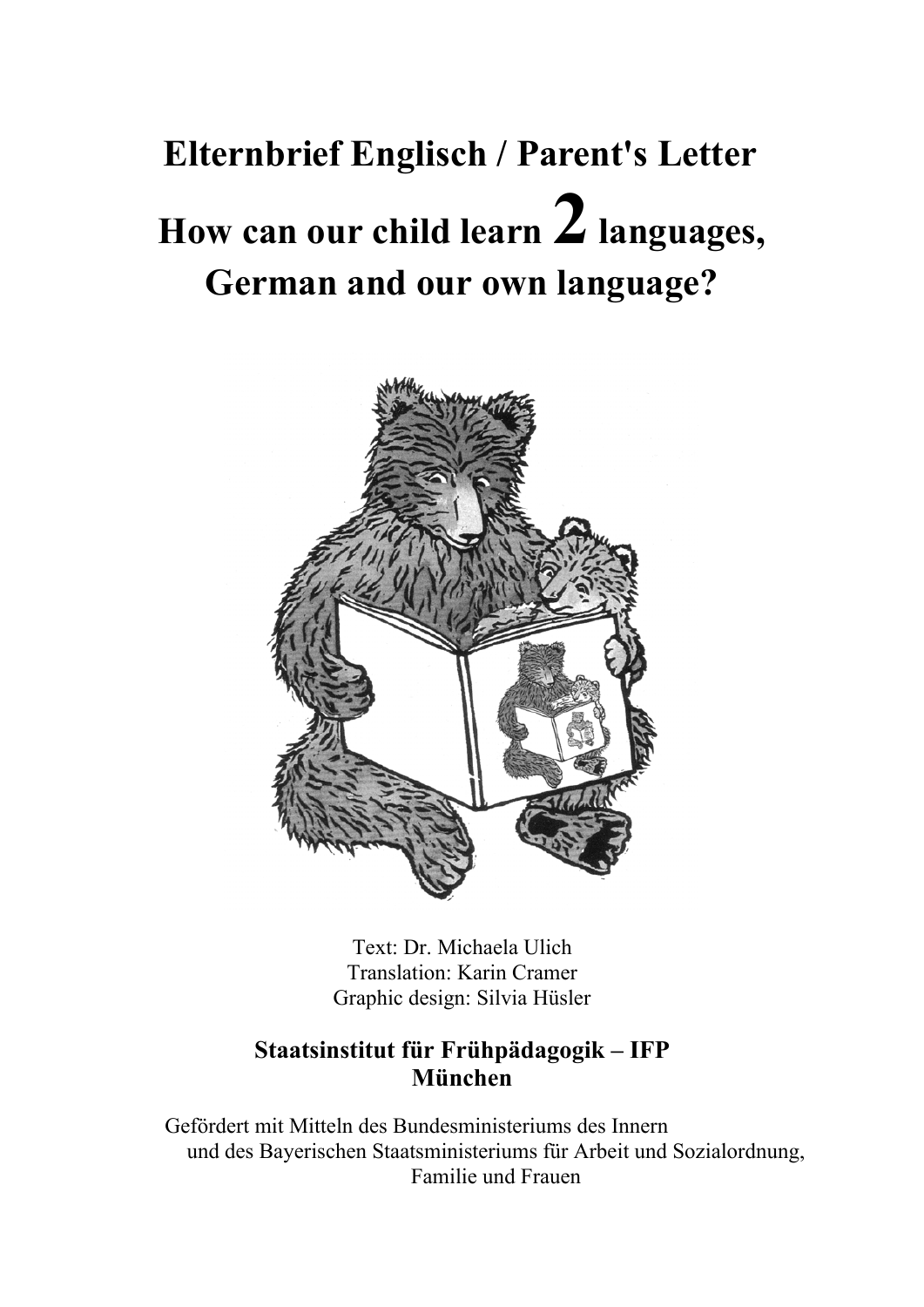## **Dear parents,**

Perhaps you sometimes ask yourselves "How is our son or our daughter learning German?" or "Can our child learn two languages at an early age? or may be "Will our child be able to express himself/herself well later in school?"

Many parents ask these questions. Many educators and scholars have studied these issues. We should like to offer you some information and a few helpful hints concerning these questions. What do children need in order to develop their full linguistic potential?

### It is easy for a child to learn more than one language

If your child grows up speaking two different languages, for instance speaking one language at home and another one in kindergarten, your child has a great chance for his/her future. Research has shown, that *children are able to learn two (or more) languages at an early age as long as they are actively supported in both languages*.

If father and mother speak different languages, then each parent may speak in his or her own language with the child. Children have no problem coping with that. However, in this case clear guidelines are important, such as: one person - one language. That way a child knows Mum speaks this way, and Dad speaks that way, and during lunchtime "we speak this way...."

#### · **Kindergarten is a chance for your child**

In kindergarten your child learns German and many other things which are important for the development of language (and later for school). Kindergarten offers your child a great chance, so it is advisable that your child starts kindergarten early (e.g. from three years on) and then attends regularly. This means that your child has enough time to learn German before entering primary school. *The kindergarten teachers actively promote the German language with games, conversations, songs, nursery rhymes, picture books and stories*. In the beginning, if a child does not speak any German at all, he/she will probably try to find friends in kindergarten who speak the same language as at home. This will help the child to get used to being in kindergarten and to feel comfortable. You can be sure that, later on, the child will also find German friends.

#### · **Which language do you speak with your child?**

In the past and sometimes even today, non German-speaking parents were advised to speak German with their child so that the child would have an easier time in school. This is not very good advice. *With your own child you should use the language which comes naturally to you, the language which you speak best – and that is usually your native language*. This is the language in which you know the most words - and you also know how the sentences are "constructed". This is very important for your child – *with such a foundation at an early age*, he/she will have an easier time learning German later. It takes many years until a child speaks a language really well – this is true for the first language, but also for all other languages a child might learn.

At some period children may want to speak German only, and you'll find that they answer in German even within the family. Again, this is quite normal and usually a passing phenomenon. If you yourself remain consistent and continue speaking in your own language with your child and if your child continues hearing that language from others, then you don't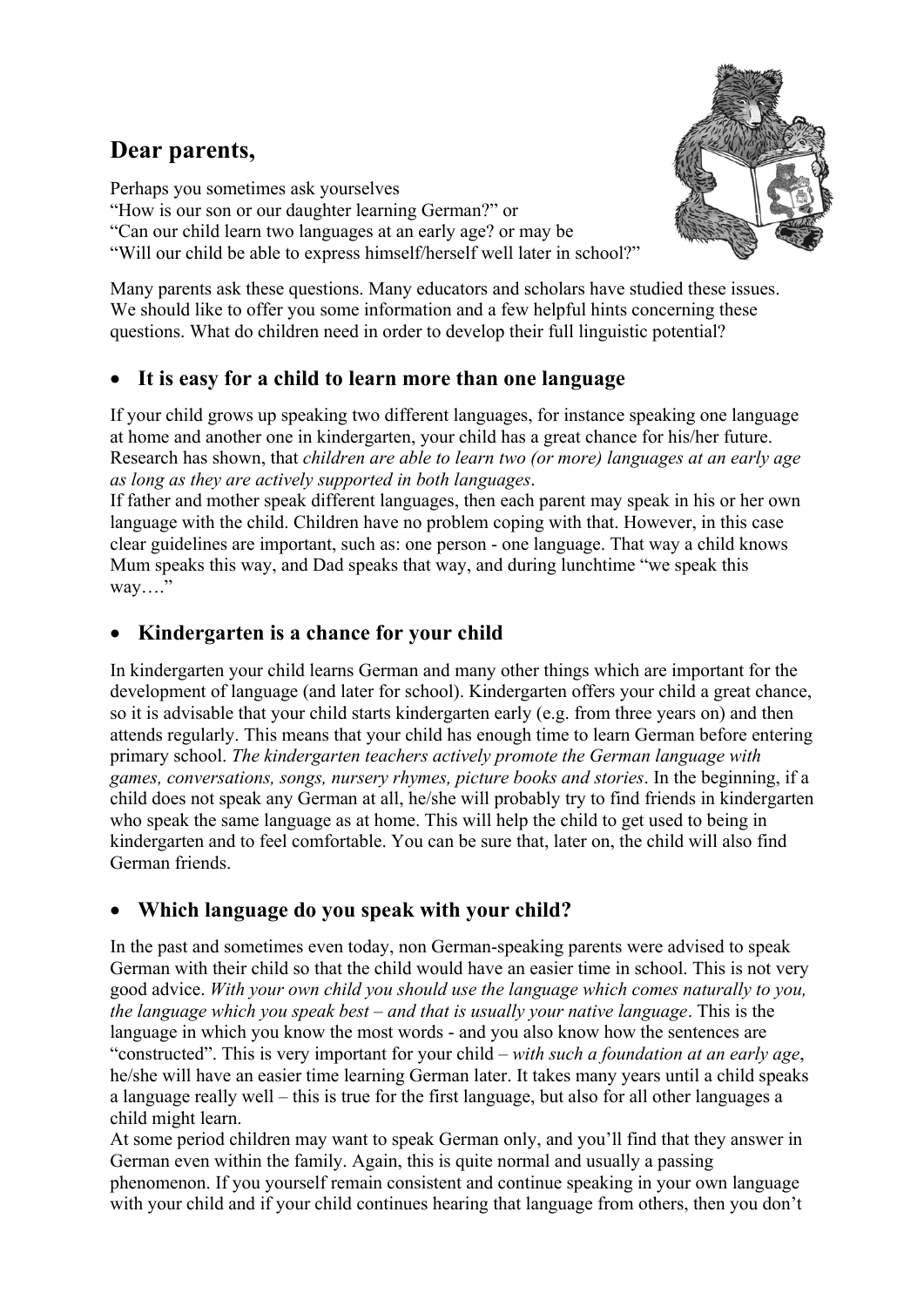have to worry that your child might forget his/her native language. The day will come when your child will use that language again.

#### · **What can you do to help your child?**

The family is very important for language development because children learn their first language within the family. If children feel at home in their first language and have a chance to use it as much as possible, then learning German and learning in school will be easier. What can you do to support the linguistic development of your child?

### ÿ **Talking and telling stories**

You cannot train language; language develops on a daily basis with young children - for instance, when they listen to other children and when they speak themselves; language develops when children play or when they look at picture books, it develops at meal times or in conversations with people the children love. *Daily conversations with your children are very important*: tell your child as much as he/she understands about your job, about his/her grandparents, or about something that happened to you during the day. Let your child share in your own activities – when you are cooking, for instance, you could tell the child what you are putting into the pot. It is a good sign if your child asks you many questions and tells you things – e.g. what made him/her angry or happy that day, what his/her friends had to say, etc. In this way your child gradually learns to express himself.

Children learn best when they feel at home and when they are not afraid of making mistakes. Sometimes children will invent words or sounds, they enjoy doing this. It is not good for your child's linguistic development if you constantly correct "wrong" expressions. There is a danger that children who get corrected all the time will no longer enjoy expressing themselves.

There are certain activities which are particularly suited to develop your children's linguistic potential to the fullest – e.g. reading to your children, telling stories, sharing picture books, singing songs or teaching them nursery rhymes.

#### ÿ **Sharing picture books with your child**

For the development of language it is very important that parents look at picture books with their children, if possible every day. Research has shown that sharing picture books with a child and talking about the pictures (in your own language) teaches the child many different things, which will help him/her in all other languages and later in school.

When sharing picture books it is important

- that both the adult and the child find it enjoyable (too many questions may spoil the fun for your child)
- that the child is free to talk as much as he/she wants to about the pictures and the story – anything that occurs to him

If picture books in your own language are not available locally, here is what you can do: There are many picture books in German with relatively little text, consisting mostly of pictures. You could borrow such books from your local library or from the kindergarten library. You could also ask the teacher for advice, he/she will be happy to help you. You could take such books home and talk to your child in your own language about the pictures – together with your child you could invent a story to go along with the pictures. Your child could also borrow a book from kindergarten and talk to you about the pictures (in German or in your home language). You will also find that nowadays some libraries stock bi-lingual books.